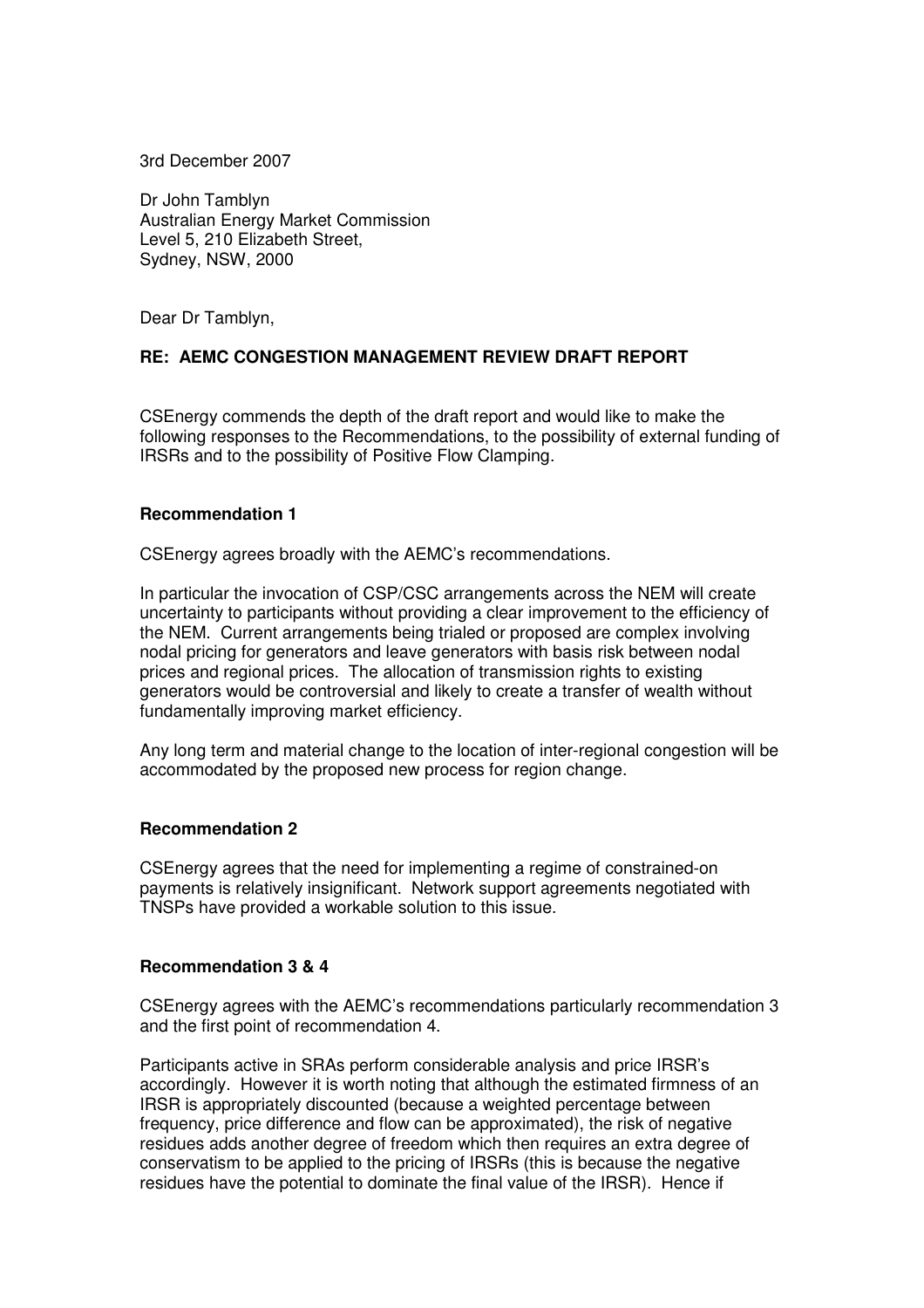negative residues are to be directly netted from an IRSR value then a \$6000 limit should be applied prior to intervention (as is currently the case). However a superior result will be achieved if negative residues are netted off against auction proceeds and the limit increased to \$100,000 before clamping is applied. This will maintain efficient economic dispatch (since discretionary constraints would be applied less frequently) as well as firmer IRSRs (which as the AEMC noted would increase auction values accordingly). As such the AEMC's recommendations will result in a material net benefit to the NEM.

# **Positive Flow Clamping (PFC)**

CSEnergy contends that a PFC regime will be to the detriment of the NEM.

A PFC regime will increase the total cost of generation. Currently when a zero flow discretionary constraint is applied to prevent the accumulation of negative settlement residues the regional price in the lower priced region increases, which in turn increases the total cost of electricity. A positive flow discretionary constraint will result in an even greater increase in the regional reference price of the low price region which will further increase the total cost of electricity. This is contrary to the market objective and will merely increase the cost of power to end consumers.

Power flows across the intra-regional constraint will not be affected by invoking PFCs (as the limit will not change). Since the total availability of contracts is directly related to the ability to physically back these contracts then the total availability of contracts will not change. PFC will move the ability to provide contracts from local generators to inter-regional generators who own IRSR units. This will not increase the liquidity of contracts available to customers and will, in fact, reduce liquidity due to uncertainty in obtaining IRSR units as they will always retain a degree of non-firmness. Hence any claim that a PFC regime will materially increase liquidity is unfounded. Indeed under a PFC regime it is likely that the pricing of contracts will increase since basis risk will not be eliminated and hence this risk will be reflected in the price of contracts.

PFC will likely result in further inefficient dispatch since it will displace local generators in preference with more remote generators hence increasing transmission losses.

NEMMCO, at times, has difficulty in maintaining system security due to issues such as ramp rate, inflexibility, and FCAS trapesium issues (highlighted by the AER). This would be exacerbated by a move from 0 to PFC.

The AEMC states that the main advantage of a PFC regime is to improve the firmness of IRSRs. If a dynamic "k" is used then the perceived firmness would be marginal since the value of "k" is still unknown, the only improvement is that the value of "k" would change from zero to a value greater than zero. The value would not be predictable and would be subject to gaming by generators positioning their dispatch prior to a constraint binding. A fixed value of "k" would better achieve the objective of improving IRSR firmness however this introduces other issues namely:

- 1. Who determines the value of "k" and what principles will be applied?
- 2. Dispatch will be uneconomic and potentially far less so than the current zero flow clamping regime. It will likely be less economic than the dynamic "k" and could result in unintended outcomes since a fixed "k" could result in significantly different interconnector flows to those prior to the intra-regional constraint binding. One example of an unintended outcome is that it could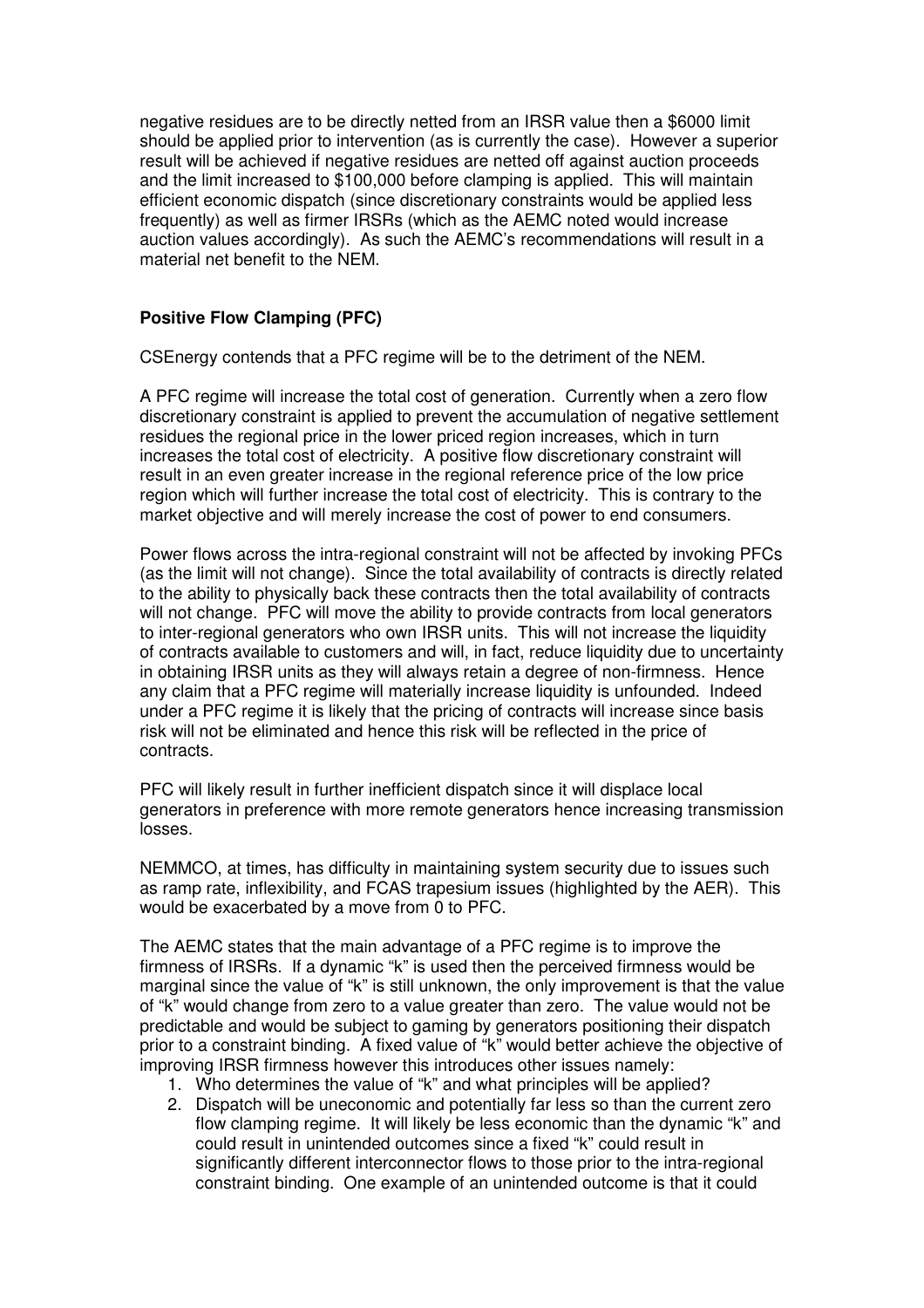result in a very large increase in the price of the low price region, this price could approach the price of the high price region.

The condition to apply PFC when negative settlement residues are accumulating is arbitrary. Given the objective is to improve firmness of SRAs then PFC should begin as soon as the dispatch of local generators start to displace interconnector flow. For example the effect of moving flow from plus 500 to plus 300 has the same detrimental effect of SRAs as moving from plus 100 to negative 100. This is often the case during southward flows of QNI when a constraint binds between Sydney and Hunter Valley generation. Currently the Hunter Valley generators bid to -\$1000 to prevent offloading but at the expense of QLD generators. Even though this behaviour does not result in the accumulation of negative settlement residues it nonetheless reduces the firmness of the QLD-NSW IRSR.

### **Recommendation 5**

CSEnergy supports this recommendation. Extending the availability of the IRSR auction period will improve both price discovery of the IRSRs and also compliment the current liquid period of vanilla contracts (generally 3-4 years). However the further out the IRSR the more those IRSRs will need to be discounted due to the increased uncertainty of their value (due to changes in transmission infrastructure, generator and customer load over time) and hence their ability to back inter-regional trades. Therefore the volume of IRSRs auctioned should be weighted to the near term. In our experience generators (and therefore retailers) do not sell volume equally over the three year time horizon. We suggest the AEMC poll generators and retailers to help determine the ideal timing of Settlement Residue volumes to auction.

## **Generator funding of IRSRs**

CSEnergy also supports the possibility of generators funding IRSR units as described by paragraph 3 in chapter 5.3.3, provided the rules are kept simple. CSEnergy share the AEMCs stated concerns however we believe that a simple implementation has the potential to be no more onerous, discriminatory or nontransparent as what currently occurs during many counterprice flow events. It is well known that generators will quickly bid to -\$1000 in an effort to avoid being offloaded when both the regional price is high and an intra-regional constraint is preventing full dispatch. Under this scenario generators are proportionally offloaded based on their available capacity. If the remote generators (I'll use the example of the southern QLD generators in the AEMC example) prefer to gain the NSW price for their proportion of available capacity which contributes to the counter-price flow, then the QLD generators should have the option to do so. This will achieve efficient economic dispatch and would prevent the application of discretionary constraints. It would also reduce the total cost of electricity since potentially lower cost exports would reduce the price in the lower price region by supplanting higher cost generation within the low priced region. CSEnergy would be happy to provide input into any further investigations in formulating this form of funding for negative residues.

## **Recommendations 6-9**

CSEnergy welcomes all these recommendations, particular those that improves the transparency of NEMMCO's formulations, obligations and methodologies regarding constraints and the information provided to the market including mis-pricing events.